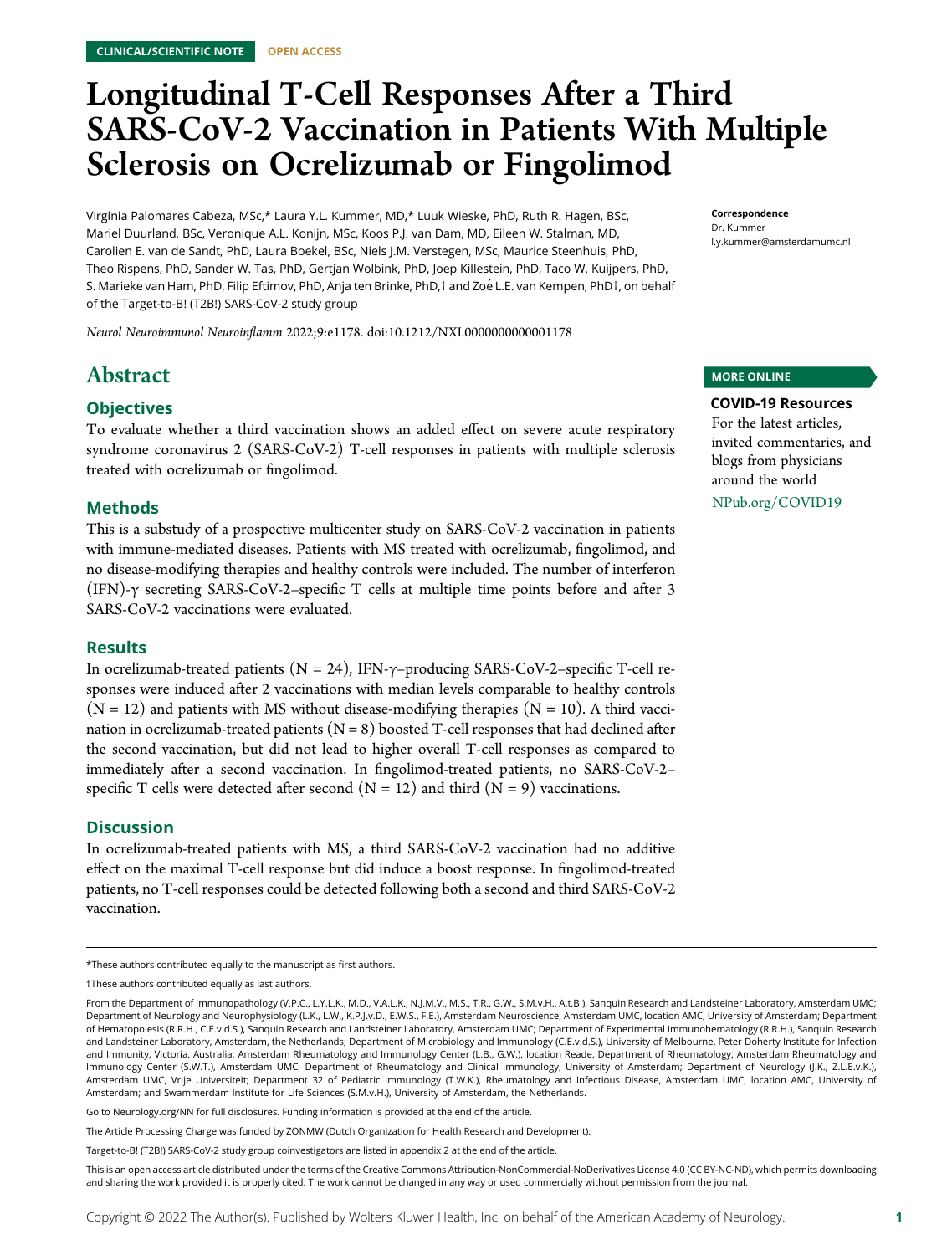In patients with multiple sclerosis (MS), both ocrelizumab (OCR) and fingolimod (FTY) are associated with decreased humoral responses following severe acute respiratory syndrome coronavirus 2 (SARS-CoV-2) vaccination.<sup>1</sup> Based on the decreased humoral response, patients with MS treated with OCR or FTY are offered a third SARS-CoV-2 vaccination in many countries. Given the poor humoral response, antiviral defense may be more reliant on T cells. The objective of this study was to evaluate longitudinal T-cell responses after second and third SARS-CoV-2 vaccinations in OCR- and FTY-treated patients with MS.

# Methods

This is a substudy of a prospective multicenter multiarm cohort study on SARS-CoV-2 vaccination in patients with various immune-mediated inflammatory diseases (Target-to-B!). Participants were recruited from February 16, 2021 to August 20, 2021. Participants diagnosed with MS using OCR, FTY, and no diseasemodifying therapy (DMT) and healthy controls (HCs) were included. Cryopreserved peripheral blood mononuclear samples, collected before the first vaccination (OCR), after the second vaccination  $(OCR + FTY)$ , and prior and 1 week after the third

| Table Characteristics of Included Study Subjects                                          |                  |                  |               |               |
|-------------------------------------------------------------------------------------------|------------------|------------------|---------------|---------------|
|                                                                                           | <b>DMT</b>       |                  | <b>No DMT</b> |               |
|                                                                                           | <b>MS</b>        |                  |               | $HC (n = 12)$ |
|                                                                                           | $OCR (n = 24)$   | $FTY (n = 12)$   | $MS(n = 10)$  |               |
| Age, y, mean (SD)                                                                         | 44 (10.1)        | 45 (7.8)         | 53 (13.6)     | 42 (12.8)     |
| Female sex, n (%)                                                                         | 17 (70)          | 8(67)            | 7(70)         | 8(67)         |
| <b>First and second vaccinations</b>                                                      |                  |                  |               |               |
| Vaccine type                                                                              |                  |                  |               |               |
| CX-024414 (Moderna), n (%)                                                                | 24 (100)         | 8(67)            | 10 (100)      | 12 (100)      |
| BNT162b2 (Pfizer/BioNtech), n (%)                                                         | 0(0)             | 4 (33)           | 0(0)          | 0(0)          |
| Seroconversion after the second vaccination, n (%) <sup>a</sup>                           | 3(13)            | 3(25)            | 10 (100)      | 12 (100)      |
| Anti-RBD IgG titer, median (IQR)                                                          | $0.5(0.1-1.3)$   | $0.1(0.1 - 2.1)$ | 273 (248-412) | 259 (240-547) |
| <b>Third vaccination</b>                                                                  | $OCR (n = 8)$    | $FTY (n = 9)$    |               |               |
| Vaccine type                                                                              |                  |                  |               |               |
| CX-024414 (Moderna), n (%)                                                                | 8(100)           | 9(100)           | <b>NA</b>     | <b>NA</b>     |
| Interval between second and third vaccinations in days, median<br>(IQR)                   | 119 (117–119)    | 95 (87-100)      | <b>NA</b>     | <b>NA</b>     |
| Interval between the last OCR infusion and the third vaccination in<br>days, median (IQR) | 122 (98-144)     | <b>NA</b>        | <b>NA</b>     | <b>NA</b>     |
| Peripheral B- and T-cell counts before the third vaccination                              |                  |                  |               |               |
| CD19 <sup>+</sup> B cells, number/µL, median (IQR)                                        | $0.5(0-3)$       | 15 (13-26)       | <b>NA</b>     | <b>NA</b>     |
| CD4 <sup>+</sup> T cells, number/uL, median (IQR)                                         | 986 (751-1,100)  | 24 (24-41)       | <b>NA</b>     | <b>NA</b>     |
| CD8 <sup>+</sup> T cells, number/µL, median (IQR)                                         | 341 (247-480)    | 71 (66-85)       | <b>NA</b>     | <b>NA</b>     |
| Seroconversion after the third vaccination, n (%) <sup>b</sup>                            | 3(38)            | 5(56)            | <b>NA</b>     | <b>NA</b>     |
| Newly seroconverted, n (%) <sup>c</sup>                                                   | 1(17)            | 2(33)            | <b>NA</b>     | <b>NA</b>     |
| Anti-RBD IgG titer, median (IQR)                                                          | $0.1(0.1 - 6.0)$ | $5.5(1.5 - 7.6)$ | <b>NA</b>     | <b>NA</b>     |
|                                                                                           |                  |                  |               |               |

Abbreviations: DMT = disease-modifying therapy; FTY = fingolimod; HC = healthy control; Ig = immunoglobulin; IQR = interquartile range; MS = multiple<br>sclerosis; NA = not available; OCR = ocrelizumab; RBD = receptor-binding

Participants received 2 or 3 vaccinations with CX-024414 (Moderna) or BNT162b2 (Pfizer/BioNtech) following the Dutch national vaccination campaign guidelines. Patients previously infected with SARS-CoV-2 (as evidenced by self-reported positive PCR and/or anti-spike or anti-nucleocapsid protein antibodies at baseline and follow-up) were excluded. SARS-CoV-2 antibodies were measured using an in-house developed anti-RBD IgG ELISA. Anti-RBD IgG titers were expressed as arbitrary units (AU) per milliliter. Seroconversion after vaccination was defined as antibodies >4 AU/mL. Eighteen OCRtreated patients were diagnosed with relapsing-remitting MS and 6 with primary progressive MS.

a Antibody levels were measured 7–10 days after the second vaccination in the HC, MS–No DMT, and MS-OCR groups vs 28 days after the second vaccination in the MS-FTY group.

**b Antibody levels were measured 7–10 days after the third vaccination.** 

 $c$  Number of individuals with a negative SARS-CoV-2 IgG titer after 2 vaccinations and a positive antibody titer (>4 AU/mL) after the third vaccination.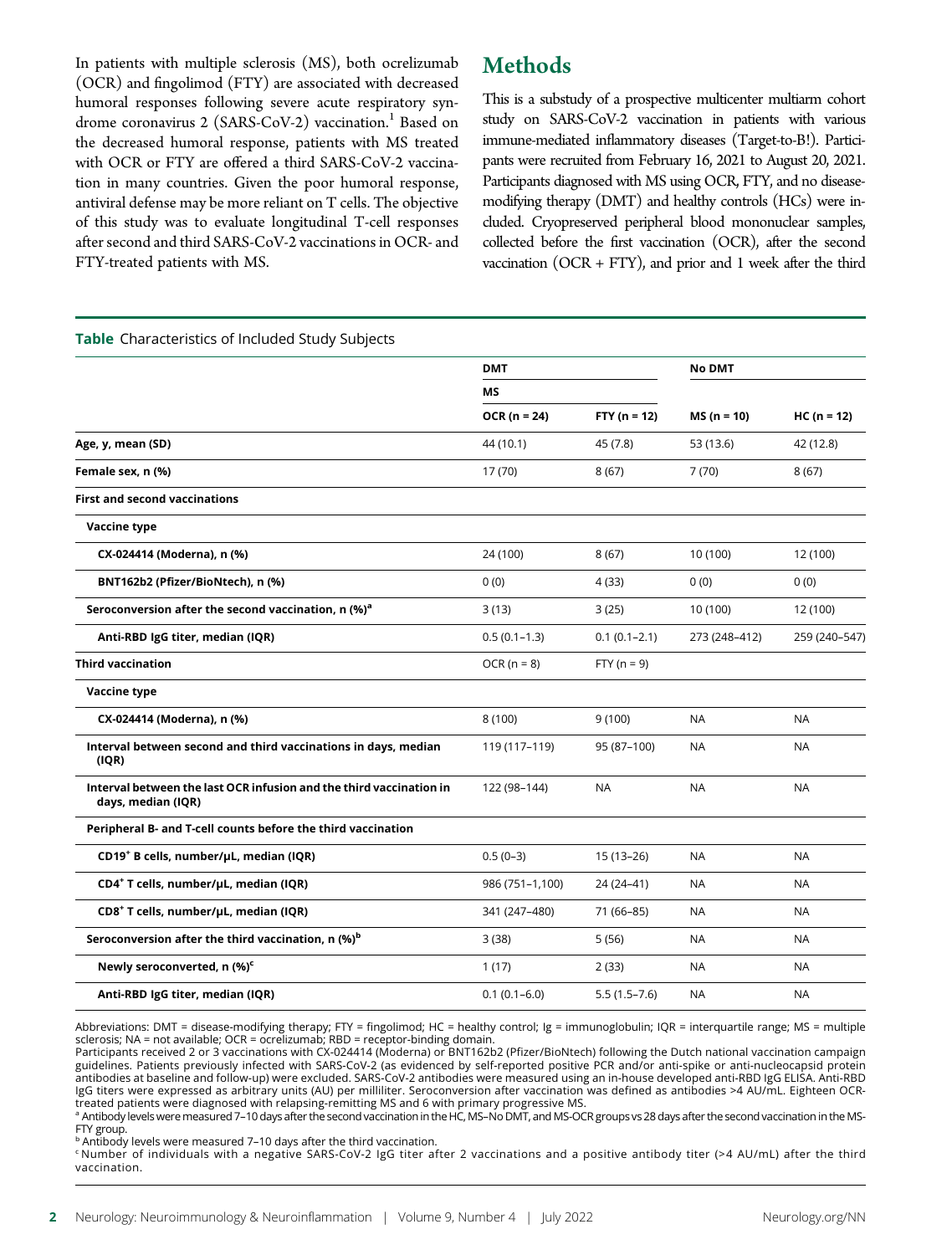Figure SARS-CoV-2–Specific T-Cell Responses Do Not Change Following a Third Vaccination Compared With the Response Following a Second SARS-CoV-2 Vaccination in Patients With MS Treated With Ocrelizumab or Fingolimod



Number of spike-specific IFN-γ–producing T cells(A) before vaccination and 1 week after a second vaccination (HC  $[n = 12]$ , no DMT  $[n = 10]$ , OCR  $[n = 24]$ ), or 28 days after the second vaccination (FTY [n = 12]); and (B) after the second vaccination, before the third vaccination, and 1 week after the third vaccination in a selection of OCR-treated patients ( $n = 8$ ) and FTY-treated patients ( $n = 9$ ). Results are shown as the average number of spot-forming units (SFU) of S1 and S2 together per  $2 \times 10^5$ cells after subtracting the SFU of unstimulated wells. Three OCR-treated patients who seroconverted after the second vaccination had an SFU of 83, 48, and 0 (after the second vaccination). Samples not responding to the positive control and samples with too high background were excluded. \*p < 0.05, \*\*p < 0.01, and<br>\*\*\*\*p < 0.0001. A Wilcoxon signed-rank test or Mann-Whitney U test was performed to compare differences in T-cell responses between paired and unpaired observations, respectively. R version 4.1.0 was used. DMT = disease-modifying therapy; FTY = fingolimod; HC = healthy control; IFN = interferon; MS = multiple sclerosis; OCR = ocrelizumab; SARS-CoV-2 = severe acute respiratory syndrome coronavirus 2.

vaccination (OCR + FTY), were evaluated in an ELIspot for spikespecific interferon (INF- $\gamma$ ) T-cell response. A total of 200,000 cells were stimulated for 16 hours with Spike-1 (S1) or Spike-2 (S2) (JPT-Innovative Peptide-Solutions) peptide pools (1 μg/mL per peptide) in triplicate.

### Standard Protocol Approvals, Registrations, and Patient Consents

The ethics committee of the Amsterdam UMC, location AMC (2020.194), approved the study, and participants provided written informed consent. Dutch Trial register, ID: NL8900.

### Data Availability

Data sets used during this study are available from the corresponding author on reasonable request.

# Results

Baseline information of patients with MS treated with OCR  $(n = 24)$ , FTY  $(n = 12)$ , and no DMT  $(n = 10)$  and healthy controls  $(n = 12)$  is summarized in Table. T-cell responses against SARS-CoV-2 S-proteins were significantly induced in OCR-treated patients after 2 vaccinations and were comparable to those in HCs and patients with MS without DMT (Figure, A). In contrast, no T-cell responses were detectable in FTY-treated patients following 2 vaccinations.

T-cell responses in patients with MS treated with OCR  $(n = 8)$ or FTY  $(n = 9)$  were compared after the second vaccination with directly before the third vaccination and a week after the third vaccination (Figure, B). A third vaccination upregulated SARS-CoV-2–specific T cells in OCR-treated patients but not to a higher extent than directly after the second vaccination (in 6 of 8 patients T-cell response were slightly lower after the third vaccination). In contrast, the third vaccination did not yield significant SARS-CoV-2–specific T-cell responses in FTY-treated patients. Although a very limited significant increase in SFU after the third vaccination was observed, the SFU was still in range of the baseline response of HCs and MS without DMT (Figure, A vs Figure, B).

## **Discussion**

In this study, SARS-CoV-2 T-cell responses following the second vaccination were found to be comparable in OCRtreated patients with MS, patients with MS without DMT, and HCs. We established that a third vaccination induces a recall of SARS-CoV-2 T cells in OCR-treated patients but does not further increase circulating SARS-CoV-2 T-cell numbers compared with after the second vaccination. This is in agreement with recent studies describing a T-cell recall after the third vaccination,<sup>2,3</sup> which was similar compared with the second vaccination for both OCRtreated patients and healthy controls. $2$  T-cell responses induced by the vaccine have been demonstrated to be only minorly compromised to variants of concerns, including Omicron, both in healthy controls<sup>4</sup> as in OCR-treated patients.<sup>3</sup>

In FTY-treated patients, we observed no detectable T-cell response against SARS-CoV-2 following 2 vaccinations. This is in line with previous findings that showed IFN- $\gamma$  T-cell responses in only 14.3% of FTY-treated patients after 2 vaccinations.<sup>1</sup> In our study, T-cell responses remained absent also after 3 vaccinations. This is in contrast to previous findings in other vaccination settings, like influenza, where vaccination of FTY-treated patients induced normal T-cell responses.<sup>5</sup> Also, recall responses to tetanus vaccination were normal in a placebo-controlled study involving FTYtreated healthy volunteers, although responses to a novel antigen were affected.<sup>6</sup> Together, these data may indicate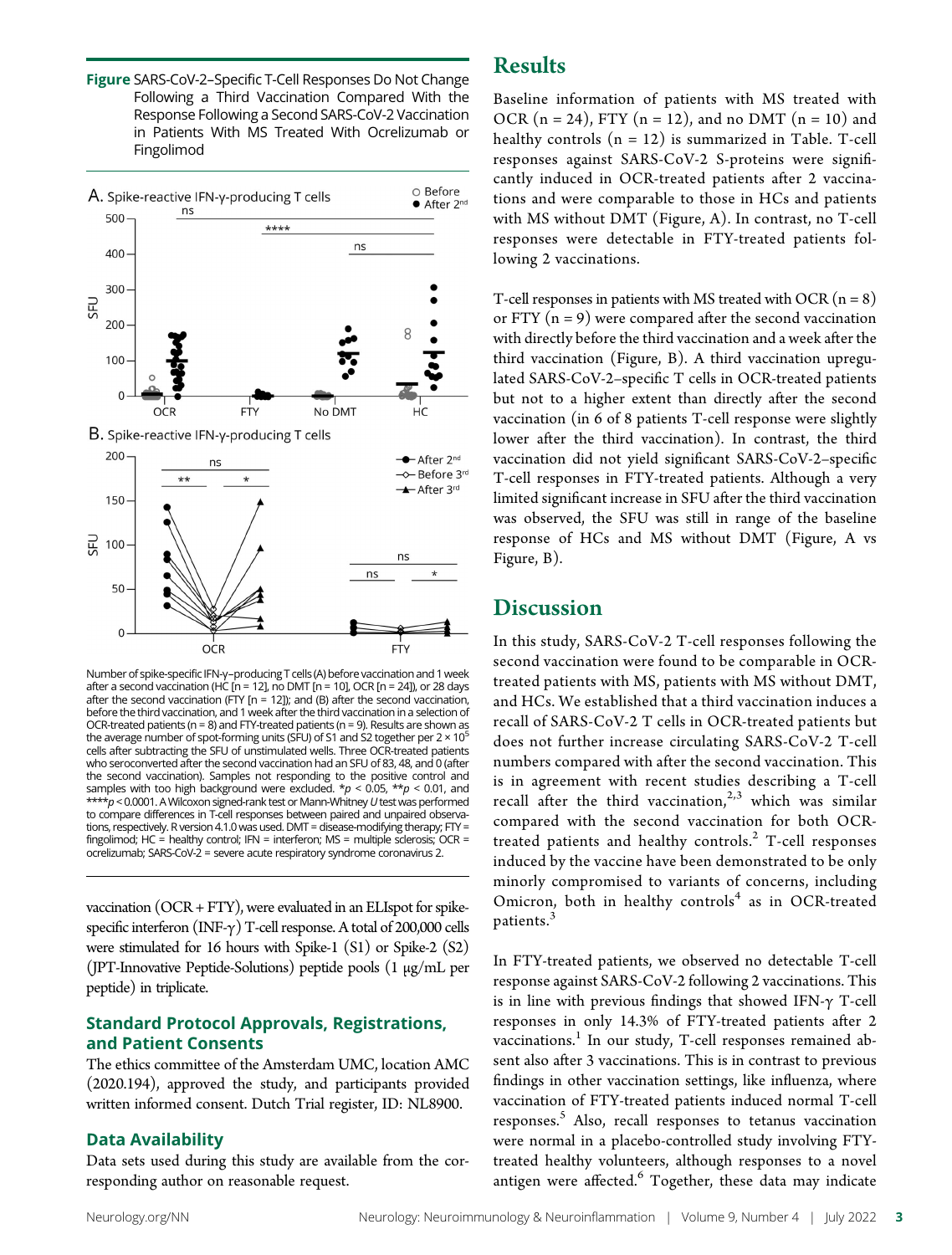that FTY therapy affects vaccination responses to novel (neo)antigens, like SARS-CoV-2, but that recall responses to antigens exposed to before the start of FTY treatment are less affected. Despite the impaired humoral and cellular immune responses following SARS-CoV-2 vaccination in FTY-treated patients, the risk of severe COVID-19 in these patients seems similar to the general population, $\frac{7}{1}$  introducing a clinical/immunologic paradox. FTY is associated with only moderate increased risk of infectious diseases, despite the FTY-induced lymphopenia.<sup>8</sup> A possible explanation could be that although circulatory T cells are severely reduced, the number and function of T cells in lymphoid tissue and mucosal tissues, like the lung, might not be affected.

In conclusion, in OCR-treated patients with MS, the third SARS-CoV-2 vaccination does not have an additive effect on the maximal T-cell response but does induce a booster response. In FTY-treated patients, both after a second and third SARS-CoV-2 vaccination, no SARS-CoV-2–specific T-cell responses are detected in the peripheral blood.

### Acknowledgment

The authors thank the cryobiology facility of Sanquin Amsterdam for PBMC isolation.

### Study Funding

The Netherlands Organisation for Health Research and Development (ZONMW), grant number: 10430012010009.

### **Disclosure**

J. Killestein reported speaking and consulting relationships with Biogen, Genzyme, Merck, Novartis, Roche, Sanofi, and TEVA. Amsterdam UMC, location VUmc, MS Center Amsterdam, has received financial support for research activities from Biogen, Celgene, Genzyme, Merck, Novartis, Roche, Sanofi, and TEVA. C.E. van de Sandt has received funding from the European Union's Horizon 2020 research and innovation program under the Marie Skłodowska-Curie grant agreement (#792532). F. Eftimov, G.J. Wolbink, S.M. van Ham, and T.W. Kuijpers reported a grant from ZonMW for COVID research in patients with autoimmune diseases (ZonMW grants: 10430012010009, 10430022010020, and 10430072010007). The T2B collaboration project is financed by the PPP Allowance made available by Top Sector Life Sciences & Health to Samenwerkende Gezondheidsfondsen (SGF) under project number LSHM18055-SGF to stimulate public-private partnerships and cofinancing by health foundations that are part of the SGF. All other authors report no disclosures relevant to the manuscript. Go to [Neurology.org/NN](https://nn.neurology.org/content/9/4/e1178/tab-article-info) for full disclosures.

### Publication History

Received by Neurology: Neuroimmunology & Neuroinflammation January 18, 2022. Accepted in final form March 30, 2022. Submitted and externally peer reviewed. The handling editor was Scott S. Zamvil, MD, PhD, FAAN.

### Appendix 1 Authors

| Name                                        | Location                                                                                                                                                                                                                                                                               | Contribution                                                                                                                                                           |
|---------------------------------------------|----------------------------------------------------------------------------------------------------------------------------------------------------------------------------------------------------------------------------------------------------------------------------------------|------------------------------------------------------------------------------------------------------------------------------------------------------------------------|
| Virginia<br><b>Palomares</b><br>Cabeza, MSc | Department of<br>Immunopathology,<br>Sanguin Research and<br>Landsteiner Laboratory,<br>Amsterdam UMC, the<br>Netherlands                                                                                                                                                              | Drafting/revision of the<br>manuscript for content,<br>including medical writing for<br>content, and analysis or<br>interpretation of data                             |
| Laura Y.L.<br>Kummer,<br>МD                 | Department of<br>Immunopathology, Sanquin<br>Research and Landsteiner<br>Laboratory, Amsterdam<br>UMC; Department of<br>Neurology and<br>Neurophysiology,<br>Amsterdam Neuroscience,<br>Amsterdam UMC, location<br>AMC, University of<br>Amsterdam, the<br>Netherlands                 | Drafting/revision of the<br>manuscript for content,<br>including medical writing for<br>content, and major role in<br>the acquisition of data                          |
| Luuk<br>Wieske, PhD                         | Department of Neurology<br>and Neurophysiology,<br>Amsterdam Neuroscience,<br>Amsterdam UMC, location<br>AMC, University of<br>Amsterdam, the Netherlands                                                                                                                              | Drafting/revision of the<br>manuscript for content,<br>including medical writing for<br>content; study concept or<br>design; and analysis or<br>interpretation of data |
| Ruth R.<br>Hagen, BSc                       | Department of<br>Hematopoiesis, Sanquin<br>Research and Landsteiner<br>Laboratory, Amsterdam<br>UMC; Department of<br>Experimental<br>Immunohematology,<br>Sanguin Research and<br>Landsteiner Laboratory,<br>Amsterdam, the Netherlands                                               | Drafting/revision of the<br>manuscript for content,<br>including medical writing for<br>content, and analysis or<br>interpretation of data                             |
| Mariel<br>Duurland,<br>BSc                  | Department of<br>Immunopathology, Sanquin<br>Research and Landsteiner<br>Laboratory, Amsterdam<br>UMC, the Netherlands                                                                                                                                                                 | Drafting/revision of the<br>manuscript for content,<br>including medical writing for<br>content, and analysis or<br>interpretation of data                             |
| Veronique<br>A.L. Konijn,<br>MSc            | Department of<br>Immunopathology, Sanquin<br>Research and Landsteiner<br>Laboratory, Amsterdam<br>UMC, the Netherlands                                                                                                                                                                 | Drafting/revision of the<br>manuscript for content,<br>including medical writing for<br>content, and analysis or<br>interpretation of data                             |
| Koos P.J. van<br>Dam, MD                    | Department of Neurology<br>and Neurophysiology,<br>Amsterdam Neuroscience,<br>Amsterdam UMC, location<br>AMC, University of<br>Amsterdam, the Netherlands                                                                                                                              | Drafting/revision of the<br>manuscript for content,<br>including medical writing for<br>content, and major role in<br>the acquisition of data                          |
| Eileen W.<br>Stalman,<br>МD                 | Department of Neurology<br>and Neurophysiology,<br>Amsterdam Neuroscience,<br>Amsterdam UMC, location<br>AMC, University of<br>Amsterdam, the Netherlands                                                                                                                              | Drafting/revision of the<br>manuscript for content,<br>including medical writing for<br>content, and major role in<br>the acquisition of data                          |
| Carolien E.<br>van de<br>Sandt, PhD         | Department of<br>Hematopoiesis, Sanquin<br>Research and Landsteiner<br>Laboratory, Amsterdam<br>UMC, the Netherlands;<br>Department of<br>Microbiology and<br>Immunology, University of<br>Melbourne, Peter Doherty<br>Institute for Infection and<br>Immunity, Victoria,<br>Australia | Drafting/revision of the<br>manuscript for content,<br>including medical writing for<br>content, and analysis or<br>interpretation of data                             |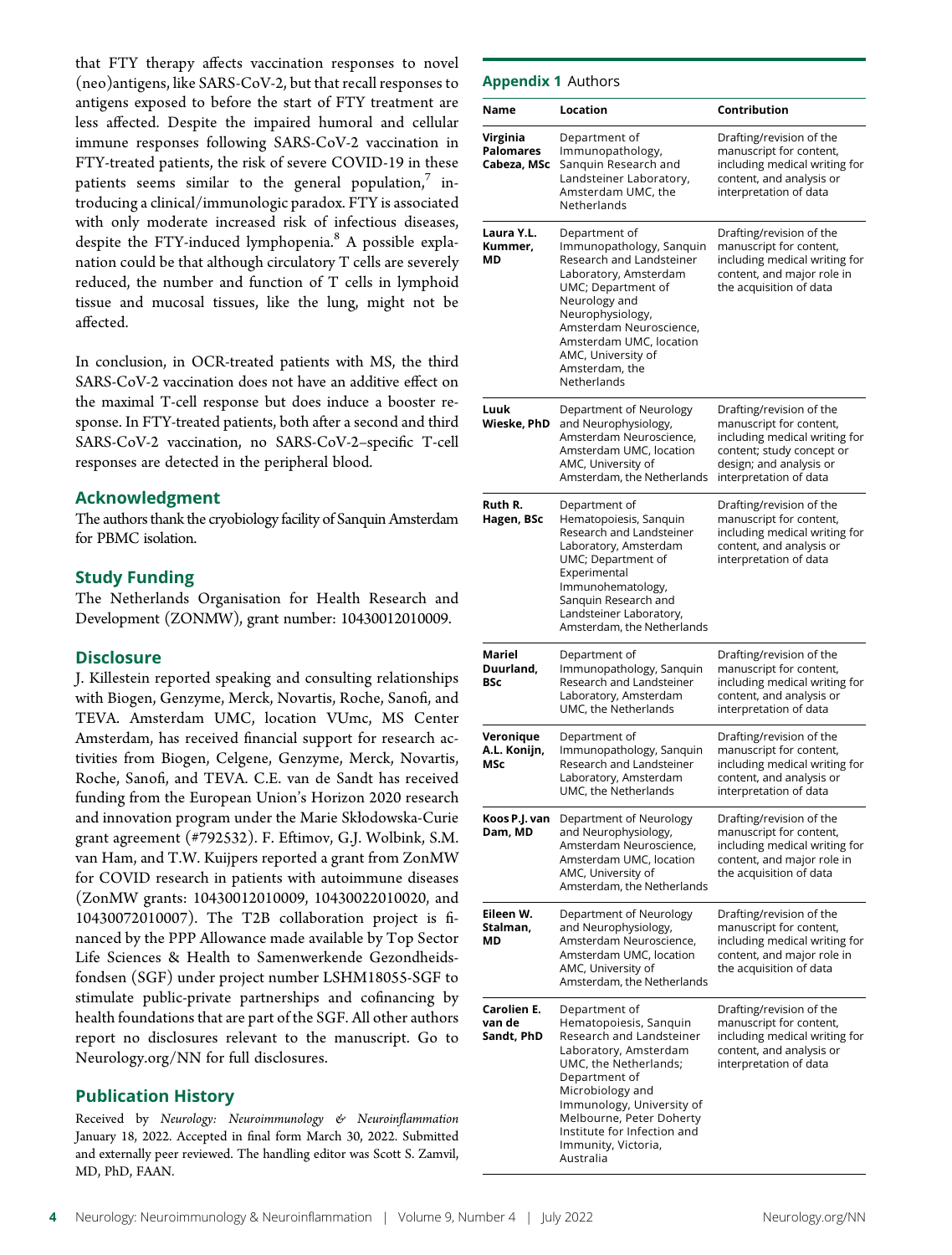### Appendix 1 (continued)

| Name                            | Location                                                                                                                                                                                                                        | Contribution                                                                                                                                                           |
|---------------------------------|---------------------------------------------------------------------------------------------------------------------------------------------------------------------------------------------------------------------------------|------------------------------------------------------------------------------------------------------------------------------------------------------------------------|
| Laura<br>Boekel, BSc            | Amsterdam Rheumatology<br>and Immunology Center,<br>location Reade, Department<br>of Rheumatology, the<br>Netherlands                                                                                                           | Drafting/revision of the<br>manuscript for content,<br>including medical writing for<br>content, and major role in<br>the acquisition of data                          |
| Niels J.M.<br>Verstegen,<br>MSc | Department of<br>Immunopathology,<br>Sanguin Research and<br>Landsteiner Laboratory,<br>Amsterdam UMC, the<br>Netherlands                                                                                                       | Drafting/revision of the<br>manuscript for content,<br>including medical writing for<br>content, and analysis or<br>interpretation of data                             |
| Maurice<br>Steenhuis,<br>PhD    | Department of<br>Immunopathology, Sanquin<br>Research and Landsteiner<br>Laboratory, Amsterdam<br>UMC, the Netherlands                                                                                                          | Drafting/revision of the<br>manuscript for content,<br>including medical writing for<br>content, and analysis or<br>interpretation of data                             |
| Theo<br>Rispens,<br>PhD         | Department of<br>Immunopathology, Sanquin<br>Research and Landsteiner<br>Laboratory, Amsterdam<br>UMC, the Netherlands                                                                                                          | Drafting/revision of the<br>manuscript for content,<br>including medical writing for<br>content, and study concept<br>or design                                        |
| Sander W.<br>Tas, PhD           | Amsterdam Rheumatology<br>and Immunology Center,<br>Amsterdam UMC.<br>Department of<br>Rheumatology and Clinical<br>Immunology, University of<br>Amsterdam, the Netherlands                                                     | Drafting/revision of the<br>manuscript for content,<br>including medical writing for<br>content, and study concept<br>or design                                        |
| Gertjan<br>Wolbink,<br>PhD      | Department of<br>Immunopathology, Sanquin<br>Research and Landsteiner<br>Laboratory, Amsterdam<br>UMC; Amsterdam<br>Rheumatology and<br>Immunology Center, location<br>Reade, Department of<br>Rheumatology, the<br>Netherlands | Drafting/revision of the<br>manuscript for content,<br>including medical writing for<br>content, and study concept<br>or design                                        |
| Joep<br>Killestein,<br>PhD      | Department of Neurology,<br>Amsterdam UMC, Vrije<br>Universiteit, the Netherlands                                                                                                                                               | Drafting/revision of the<br>manuscript for content,<br>including medical writing for<br>content; study concept or<br>design; and analysis or<br>interpretation of data |
| Taco W.<br>Kuijpers,<br>PhD     | Department 32 of Pediatric<br>Immunology, Rheumatology<br>and Infectious Disease,<br>Amsterdam UMC, location<br>AMC, University of<br>Amsterdam, the Netherlands                                                                | Drafting/revision of the<br>manuscript for content,<br>including medical writing for<br>content, and study concept<br>or design                                        |
| S. Marieke<br>van Ham,<br>PhD   | Department of<br>Immunopathology, Sanquin<br>Research and Landsteiner<br>Laboratory, Amsterdam<br>UMC; Swammerdam<br>Institute for Life Sciences,<br>University of Amsterdam, the<br>Netherlands                                | Drafting/revision of the<br>manuscript for content,<br>including medical writing for<br>content, and study concept<br>or design                                        |
| Filip<br>Eftimov,<br>PhD        | Department of Neurology<br>and Neurophysiology,<br>Amsterdam Neuroscience,<br>Amsterdam UMC, location<br>AMC, University of<br>Amsterdam, the<br>Netherlands                                                                    | Drafting/revision of the<br>manuscript for content,<br>including medical writing for<br>content, and study concept<br>or design                                        |

| <b>Appendix 1</b> (continued)  |                                                                                                                        |                                                                                                                                                                        |
|--------------------------------|------------------------------------------------------------------------------------------------------------------------|------------------------------------------------------------------------------------------------------------------------------------------------------------------------|
| Name                           | Location                                                                                                               | Contribution                                                                                                                                                           |
| Anja ten<br><b>Brinke, PhD</b> | Department of<br>Immunopathology, Sanquin<br>Research and Landsteiner<br>Laboratory, Amsterdam<br>UMC, the Netherlands | Drafting/revision of the<br>manuscript for content,<br>including medical writing<br>for content; study concept<br>or design; and analysis or<br>interpretation of data |
| Zoe L.E. van<br>Kempen,<br>PhD | Department of Neurology,<br>Amsterdam UMC, Vrije<br>Universiteit, the Netherlands                                      | Drafting/revision of the<br>manuscript for content,<br>including medical writing for<br>content; study concept or<br>design; and analysis or<br>interpretation of data |

### Appendix 2 Coinvestigators

| Name                      | Location                                                                                  | Role                 | Contribution               |
|---------------------------|-------------------------------------------------------------------------------------------|----------------------|----------------------------|
| A.J. vd Kooi              | Department of Neurology<br>and Neurophysiology,<br>Amsterdam UMC, the<br>Netherlands      | Site<br>investigator | Recruitment<br>of patients |
| J. Raaphorst              | Department of Neurology<br>and Neurophysiology,<br>Amsterdam UMC, the<br>Netherlands      | Site<br>investigator | Recruitment<br>of patients |
| А.Н.<br>Zwinderman        | Clinical Research Unit.<br>Amsterdam UMC, the<br>Netherlands                              | Site<br>investigator | Recruitment<br>of patients |
| M. Lowenberg              | Department of<br>Gastroenterology and<br>Hepatology, Amsterdam<br>UMC, the Netherlands    | Site<br>investigator | Recruitment<br>of patients |
| A.G. Volkers              | Department of<br>Gastroenterology and<br>Hepatology, Amsterdam<br>UMC, the Netherlands    | Site<br>investigator | Recruitment<br>of patients |
| G. Dhaens                 | Department of<br>Gastroenterology and<br>Hepatology,<br>Amsterdam UMC, the<br>Netherlands | Site<br>investigator | Recruitment<br>of patients |
| R.B.<br><b>Takkenberg</b> | Department of<br>Gastroenterology and<br>Hepatology, Amsterdam<br>UMC, the Netherlands    | Site<br>investigator | Recruitment<br>of patients |
| P.I. Spuls                | Department of<br>Dermatology,<br>Amsterdam UMC, the<br>Netherlands                        | Site<br>investigator | Recruitment<br>of patients |
| M.W. Bekkenk              | Department of<br>Dermatology, Amsterdam<br>UMC, the Netherlands                           | Site<br>investigator | Recruitment<br>of patients |
| A.H. Musters              | Department of<br>Dermatology, Amsterdam<br>UMC, the Netherlands                           | Site<br>investigator | Recruitment<br>of patients |
| N.F. Post                 | Department of<br>Dermatology, Amsterdam<br>UMC, the Netherlands                           | Site<br>investigator | Recruitment<br>of patients |

Continued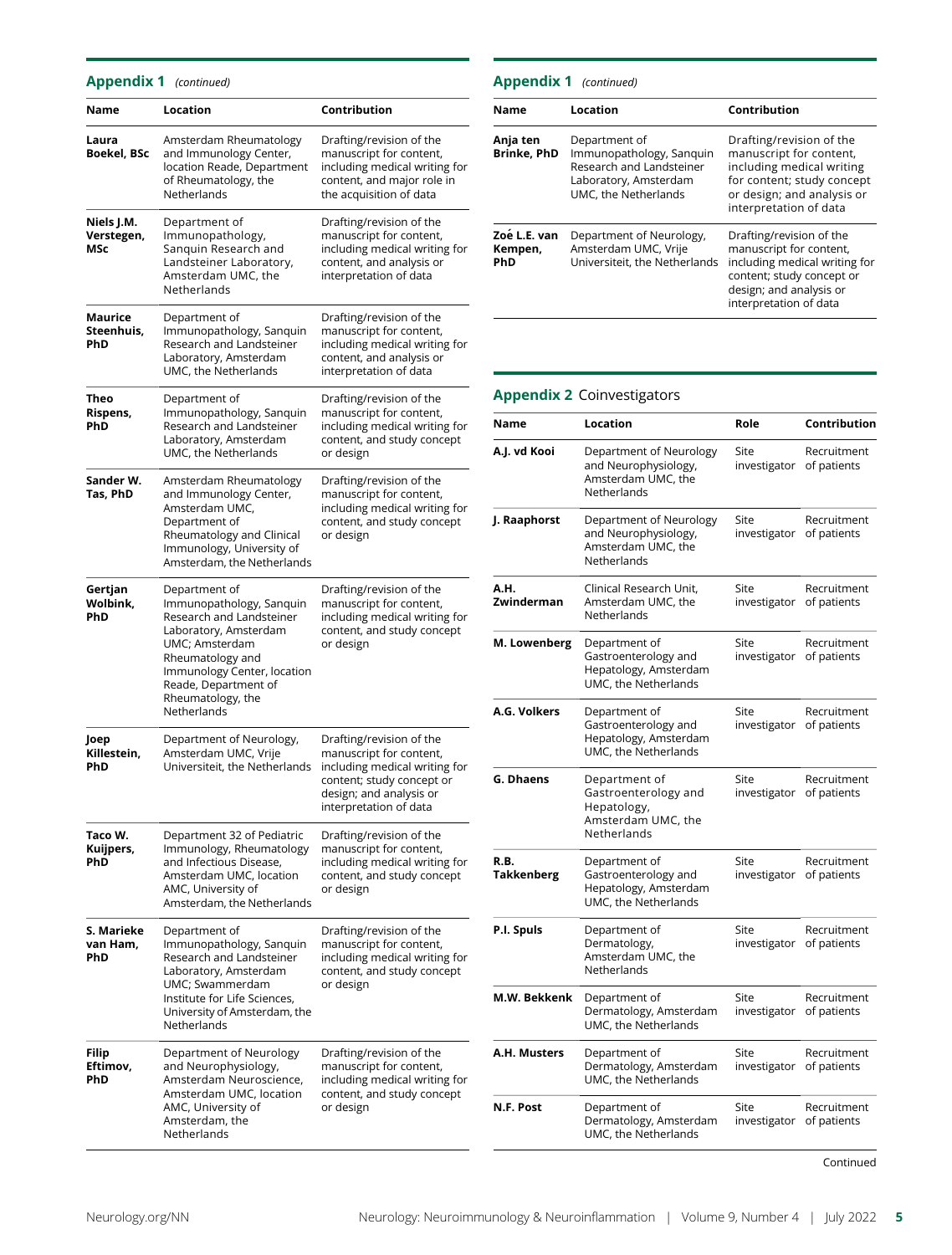### Appendix 2 (continued)

| <b>Appendix 2</b> (continued) |                                                                                                                           |                                  |                                   | <b>Appendix 2</b> (continued) |                                                                                         |
|-------------------------------|---------------------------------------------------------------------------------------------------------------------------|----------------------------------|-----------------------------------|-------------------------------|-----------------------------------------------------------------------------------------|
| Name                          | Location                                                                                                                  | Role                             | Contribution                      | Name                          | Location                                                                                |
| A.L. Bosma                    | Department of<br>Dermatology,<br>Amsterdam UMC, the<br>Netherlands                                                        | Site<br>investigator of patients | Recruitment                       | Ο.<br>Christianawati          | Departmer<br>Immunopa<br>Sanguin Re<br>Landsteine<br>Amsterdan                          |
| M.L. Hilhorst                 | Department of Internal<br>Medicine, Section of<br>Nephrology, Amsterdam                                                   | Site<br>investigator of patients | Recruitment                       | A.E. Voskuyl                  | Netherland<br>Amsterdan                                                                 |
|                               | UMC, the Netherlands                                                                                                      |                                  |                                   |                               | and Immur<br><b>VU Univers</b>                                                          |
| Y. Vegting                    | Department of Internal<br>Medicine, Section of<br>Nephrology, Amsterdam<br>UMC, the Netherlands                           | Site<br>investigator of patients | Recruitment                       | <b>B.</b> Broens              | Center, the<br>Amsterdan<br>and Immur                                                   |
| F.J. Bemelman                 | Department of Internal<br>Medicine, Section of                                                                            | Site<br>investigator of patients | Recruitment                       |                               | <b>VU Univers</b><br>Center, the                                                        |
|                               | Nephrology, Amsterdam<br>UMC, the Netherlands                                                                             |                                  |                                   | A.R.<br>Parrasanchez          | Amsterdan<br>and Immur<br><b>VU Univers</b>                                             |
| R. de Jong                    | Department of<br>Immunopathology,                                                                                         | Site                             | Site<br>investigator investigator |                               | Center, the                                                                             |
|                               | Sanguin Research and<br>Landsteiner Laboratory,<br>Amsterdam UMC, the<br>Netherlands                                      |                                  |                                   | A. Rutgers                    | Departmer<br>Rheumatol<br>Immunolog<br>Medical Ce<br>the Nether                         |
| L. Kuijpers                   | Department of<br>Immunopathology,<br>Sanguin Research and<br>Landsteiner Laboratory,<br>Amsterdam UMC, the<br>Netherlands | Site                             | Site<br>investigator investigator | K. de Leeuw                   | Departmer<br>Rheumatol<br>Immunolog<br>Medical Ce<br>the Nether                         |
| J. van den<br>Dijssel         | Department of<br>Immunopathology,<br>Sanguin Research and<br>Landsteiner<br>Laboratory, Amsterdam<br>UMC, the Netherlands | Site                             | Site<br>investigator investigator | <b>B. Horvath</b>             | Departmer<br>Dermatolo<br><b>Blistering D</b><br>University<br>Groningen,<br>Netherland |
| C. Kreher                     | Department of<br>Immunopathology,<br>Sanguin Research and<br>Landsteiner Laboratory,                                      | Site                             | Site<br>investigator investigator | J.J.G.M.<br>Verschuuren       | Departmer<br>Leiden Uni<br>Center, the                                                  |
|                               | Amsterdam UMC, the<br>Netherlands                                                                                         |                                  |                                   | A.M. de Ruiter                | Departmer<br>Leiden Uni<br>Center, the                                                  |
| A. Bos                        | Department of<br>Immunopathology,<br>Sanguin Research and<br>Landsteiner<br>Laboratory, Amsterdam<br>UMC, the             | Site                             | Site<br>investigator investigator | L. van<br><b>Ouwerkerk</b>    | Departmer<br>Rheumatol<br>University<br>the Nether                                      |
|                               | Netherlands                                                                                                               |                                  |                                   | D. van der<br>Woude           | Departmer<br>Rheumatol                                                                  |
| S. Keijzer                    | Department of<br>Immunopathology,<br>Sanguin Research and                                                                 | Site                             | Site<br>investigator investigator |                               | University<br>the Nether                                                                |
|                               | Landsteiner Laboratory,<br>Amsterdam UMC, the<br>Netherlands                                                              |                                  |                                   | C.F. Allaart                  | Departmer<br>Rheumatol<br>University                                                    |
| Boogaard                      | Department of                                                                                                             | Site<br>investigator of patients | Recruitment                       |                               | the Nether                                                                              |
|                               | Immunopathology,<br>Sanguin Research and<br>Landsteiner<br>Laboratory, Amsterdam<br>UMC, the Netherlands                  |                                  |                                   | Y.K.O. Teng                   | Centre of E<br>Lupus-, Vas<br>Compleme<br>Systemic D<br>Departmer                       |
| J. Keijser                    | Department of<br>Immunopathology,<br>Sanguin Research and<br>Landsteiner Laboratory,                                      | Site<br>investigator of patients | Recruitment                       | P. van Paassen                | Leiden, the<br>Departmer<br>and Clinica<br>Maastricht                                   |
|                               | Amsterdam UMC, the<br>Netherlands                                                                                         |                                  |                                   |                               | Medical Ce<br>Netherland                                                                |

| Name                    | Location                                                                                                                                                | Role                             | Contribution               |
|-------------------------|---------------------------------------------------------------------------------------------------------------------------------------------------------|----------------------------------|----------------------------|
| Ο.<br>Christianawati    | Department of<br>Immunopathology,<br>Sanguin Research and<br>Landsteiner Laboratory,<br>Amsterdam UMC, the<br>Netherlands                               | Site<br>investigator of patients | Recruitment                |
| A.E. Voskuyl            | Amsterdam Rheumatology<br>and Immunology Center,<br><b>VU University Medical</b><br>Center, the Netherlands                                             | Site<br>investigator of patients | Recruitment                |
| <b>B. Broens</b>        | Amsterdam Rheumatology<br>and Immunology Center,<br><b>VU University Medical</b><br>Center, the Netherlands                                             | Site<br>investigator of patients | Recruitment                |
| A.R.<br>Parrasanchez    | Amsterdam Rheumatology<br>and Immunology Center,<br><b>VU University Medical</b><br>Center, the Netherlands                                             | Site<br>investigator             | Recruitment<br>of patients |
| A. Rutgers              | Department of<br>Rheumatology and Clinical<br>Immunology, University<br>Medical Center Groningen,<br>the Netherlands                                    | Site<br>investigator             | Recruitment<br>of patients |
| K. de Leeuw             | Department of<br>Rheumatology and Clinical<br>Immunology, University<br>Medical Center Groningen,<br>the Netherlands                                    | Site<br>investigator             | Recruitment<br>of patients |
| <b>B. Horvath</b>       | Department of<br>Dermatology, Center for<br><b>Blistering Diseases,</b><br>University Medical Center<br>Groningen, the<br>Netherlands                   | Site<br>investigator             | Recruitment<br>of patients |
| J.J.G.M.<br>Verschuuren | Department of Neurology,<br>Leiden University Medical<br>Center, the Netherlands                                                                        | Site<br>investigator of patients | Recruitment                |
| A.M. de Ruiter          | Department of Neurology,<br>Leiden University Medical<br>Center, the Netherlands                                                                        | Site<br>investigator of patients | Recruitment                |
| L. van<br>Ouwerkerk     | Department of<br>Rheumatology, Leiden<br>University Medical Center,<br>the Netherlands                                                                  | Site<br>investigator of patients | Recruitment                |
| D. van der<br>Woude     | Department of<br>Rheumatology, Leiden<br>University Medical Center,<br>the Netherlands                                                                  | Site<br>investigator             | Recruitment<br>of patients |
| <b>C.F. Allaart</b>     | Department of<br>Rheumatology, Leiden<br>University Medical Center,<br>the Netherlands                                                                  | Site<br>investigator             | Recruitment<br>of patients |
| Y.K.O. Teng             | Centre of Expertise for<br>Lupus-, Vasculitis- and<br>Complement-Mediated<br>Systemic Diseases,<br>Department of Nephrology,<br>Leiden, the Netherlands | Site<br>investigator             | Recruitment<br>of patients |
| P. van Paassen          | Department of Nephrology<br>and Clinical Immunology,                                                                                                    | Site<br>investigator             | Recruitment<br>of patients |

Maastricht University Medical Center, the Netherlands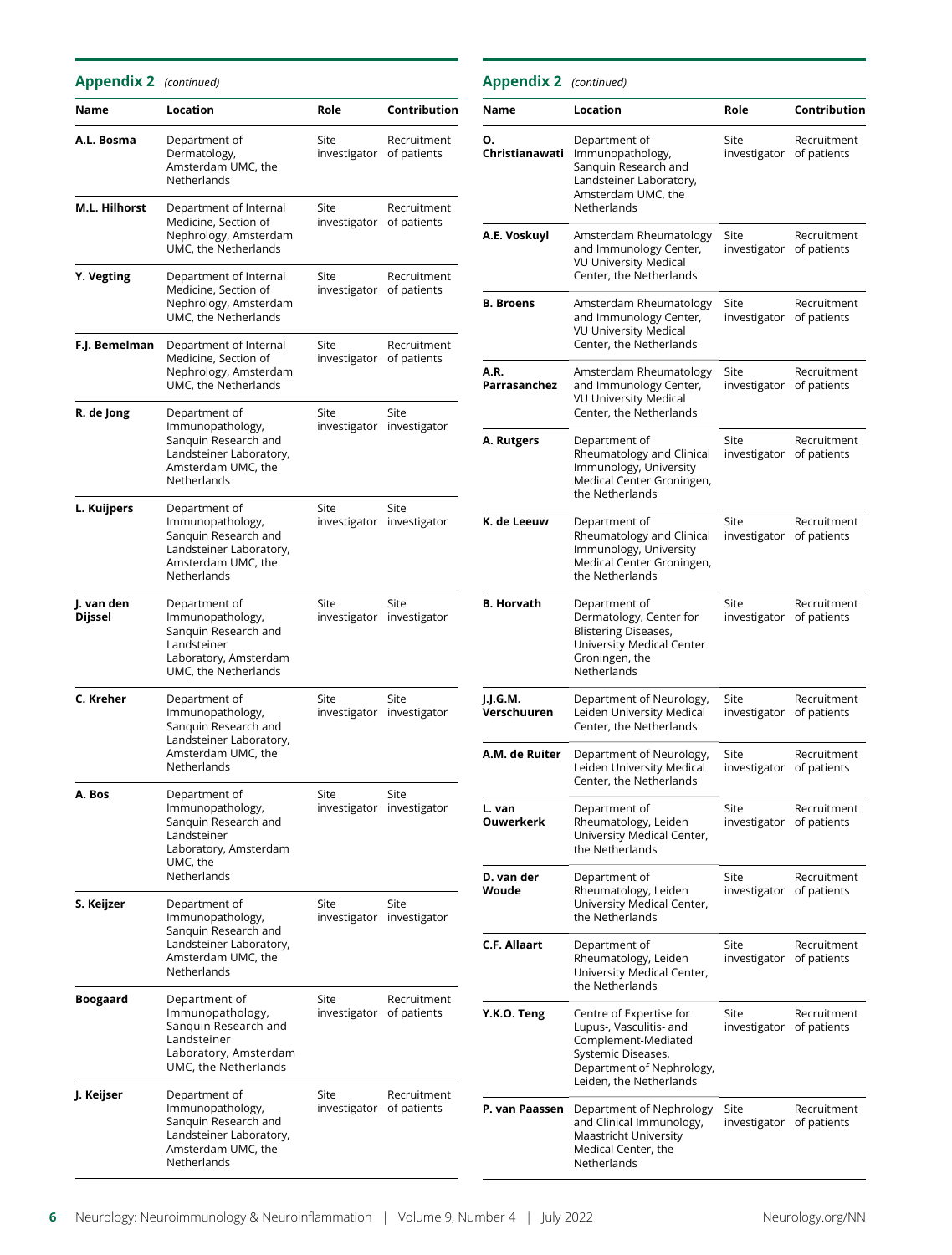| <b>Appendix 2</b> (continued) |                                                                                                                     |                                  |                            |
|-------------------------------|---------------------------------------------------------------------------------------------------------------------|----------------------------------|----------------------------|
| <b>Name</b>                   | Location                                                                                                            | Role                             | Contribution               |
| M.H. Busch                    | Department of Nephrology<br>and Clinical Immunology,<br>Maastricht University<br>Medical Center, the<br>Netherlands | Site<br>investigator             | Recruitment<br>of patients |
| P.B. Jallah                   | Department of Nephrology<br>and Clinical Immunology,<br>Maastricht University<br>Medical Center, the<br>Netherlands | Site<br>investigator             | Recruitment<br>of patients |
| E. Brusse                     | Department of Neurology,<br>Erasmus MC University<br>Medical Center, Rotterdam,<br>the Netherlands                  | Site<br>investigator             | Recruitment<br>of patients |
| P.A. van Doorn                | Department of Neurology,<br>Erasmus MC University<br>Medical Center, Rotterdam,<br>the Netherlands                  | Site<br>investigator             | Recruitment<br>of patients |
| A. Baars                      | Department of Neurology,<br>Erasmus MC University<br>Medical Center, Rotterdam,<br>the Netherlands                  | Site<br>investigator             | Recruitment<br>of patients |
| D. Hijnen                     | Department of<br>Dermatology, Erasmus MC<br>University Medical Center,<br>Rotterdam, the<br>Netherlands             | Site<br>investigator             | Recruitment<br>of patients |
| C.R.G.<br><b>Schreurs</b>     | Department of<br>Dermatology, Erasmus MC<br>University Medical Center,<br>Rotterdam, the<br>Netherlands             | Site<br>investigator of patients | Recruitment                |
| W.L. van der<br>Pol           | Brain Center UMC Utrecht.<br>Department of Neurology<br>and Neurosurgery, Utrecht,<br>the Netherlands               | Site<br>investigator             | Recruitment<br>of patients |

| <b>Appendix 2</b> (continued) |                                                                                                                                                   |                                  |                                   |
|-------------------------------|---------------------------------------------------------------------------------------------------------------------------------------------------|----------------------------------|-----------------------------------|
| <b>Name</b>                   | Location                                                                                                                                          | Role                             | Contribution                      |
| H.S. Goedee                   | Brain Center UMC Utrecht.<br>Department of Neurology<br>and Neurosurgery, Utrecht,<br>the Netherlands                                             | Site<br>investigator of patients | Recruitment                       |
| J. de Wit                     | Centre for Infectious<br>Disease Control, National<br>Institute for Public Health<br>and the Environment<br>(RIVM), Bilthoven, the<br>Netherlands | Site                             | Site<br>investigator investigator |
| A.C.M. van Els                | Centre for Infectious<br>Disease Control, National<br>Institute for Public Health<br>and the Environment<br>(RIVM), Bilthoven, the<br>Netherlands | Site                             | Site<br>investigator investigator |

# **References**<br>L. Tortorella C. /

- Tortorella C, Aiello A, Gasperini C, et al. Humoral- and T-cell-specific immune responses to SARS-CoV-2 mRNA vaccination in patients with MS using different disease-modifying therapies. Neurology. 2022;98(5):e541-e545.
- 2. Brill L, Raposo C, Rechtman A, et al. SARS-CoV-2 third vaccine immune response in MS patients treated with ocrelizumab. Ann Neurol. 2022.
- 3. Madelon N, Heikkila N, Sabater Royo I, et al. Omicron-specific cytotoxic T-cell responses after a third dose of mRNA COVID-19 vaccine among patients with multiple sclerosis treated with ocrelizumab. JAMA Neurol. 2022;79(4):399-404.
- multiple sclerosis treated with ocrelizumab. JAMA Neurol. 2022;79(4):399-404. 4. GeurtsvanKessel CH, Geers D, Schmitz KS, et al. Divergent SARS CoV-2 omicronreactive T- and B cell responses in COVID-19 vaccine recipients. Sci Immunol. 2022; 7(69):eabo2202.
- 5. Mehling M, Hilbert P, Fritz S, et al. Antigen-specific adaptive immune responses in fingolimod-treated multiple sclerosis patients. Ann Neurol. 2011;69(2):408-413.
- 6. Boulton C, Meiser K, David OJ, Schmouder R. Pharmacodynamic effects of steady-state fingolimod on antibody response in healthy volunteers: a 4-week, randomized, placebocontrolled, parallel-group, multiple-dose study. J Clin Pharmacol. 2012;52(12):1879-1890.
- 7. Sullivan R, Kilaru A, Hemmer B, et al. COVID-19 infection in fingolimod- or siponimod-treated patients: case series. Neurol Neuroimmunol Neuroinflamm. 2021; 9(1):e1092.
- 8. Luna G, Alping P, Burman J, et al. Infection risks among patients with multiple sclerosis treated with fingolimod, natalizumab, rituximab, and injectable therapies. JAMA Neurol. 2020;77(2):184-191.